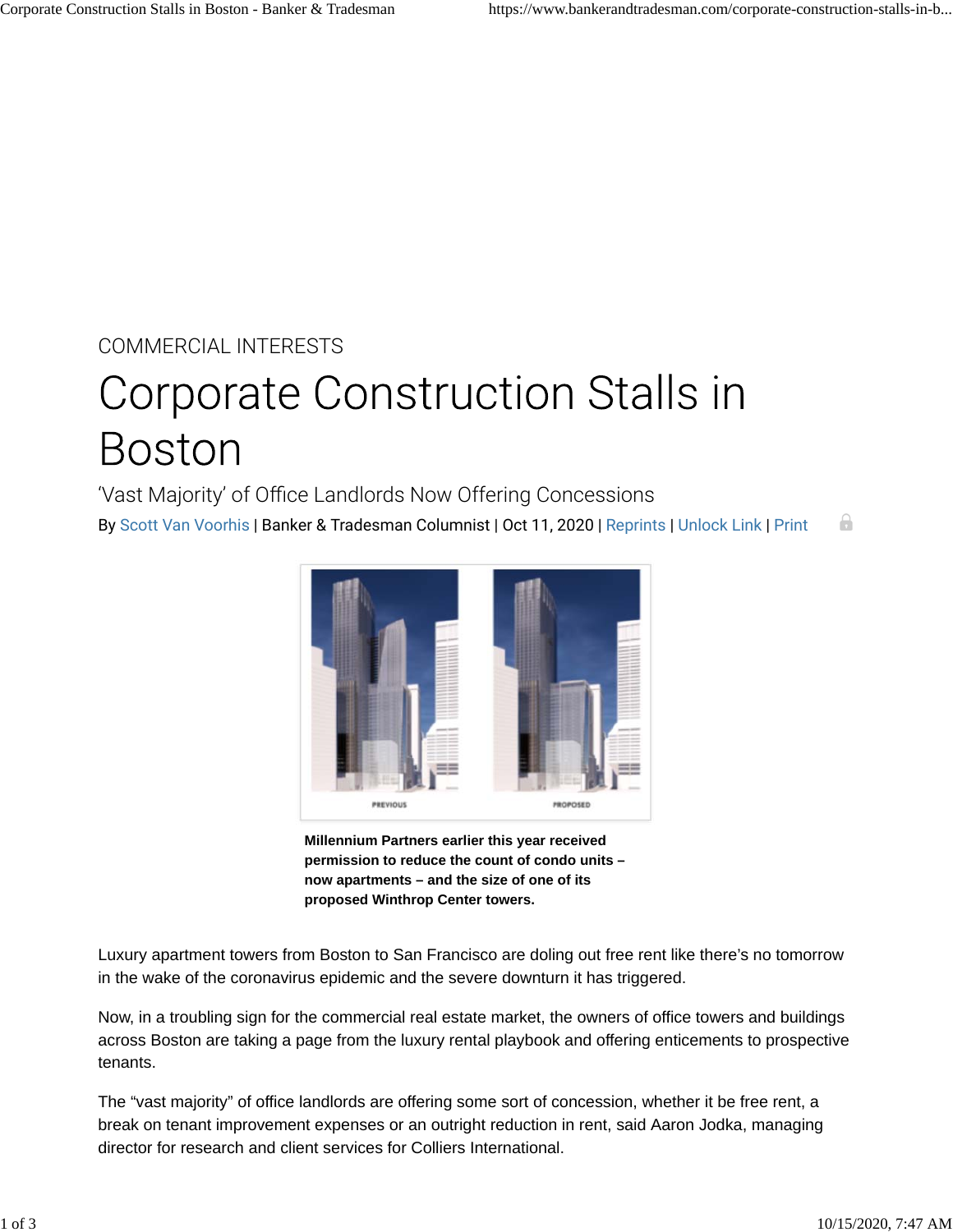"The pandemic … is massively disrupting business and the recession has been sharp, and job losses are more than anything we could have imagined," Jodka said. "It's only logical you would see a change in incentives."

Free rent and bigger subsidies for office fit-outs have become favored tactics on the part of building owners as they seek to win over a shrinking number of companies looking for new space. In some cases, office landlords are picking up the entire tab for office fit-out work in "turnkey deals."

None of these sweeteners show up when average office rents are calculated, masking the true extent of just how distressed the Boston office market is as we head into a winter of dire economic uncertainty and pandemic turmoil.

These offers, together with the mountain of empty space office landlords are scrambling to fill, may have a big impact on the city's skyline over the next decade.

A bevy of new proposed office towers was poised to move forward in Boston at the end of 2019, the biggest surge in office development in decades amid a boom that had been dominated by luxury condo and apartment high-rises.

Texas developer Hines was finally moving ahead with its decades-old plan to build a 51-story office tower over South Station, while around the corner Millennium Partners was plunging ahead with its own plans for 691-foot-high office and residential tower at Winthrop Square.

Meanwhile, over at Post Office Square, owners of the One Post Office Square tower were nearing the finish line with their sweeping \$250 million renovation.

But since the pandemic began, there have not been any new lease announcements from the developers of these and other proposed office towers in Boston. In fact, Millennium has had to significantly rejigger its plans and is looking for financing to begin construction in earnest.



**Scott Van Voorhis**

## **Sublease Space Availability Spikes**

Rents for top-shelf Class A space were unchanged in the third quarter, according to Colliers, while rents on older, less prestigious Class B buildings have slipped a mere 1 percent, at least on paper.

A significantly smaller number of landlords are quietly cutting office space deals with companies for rents below the advertised price, sometimes as much as 10 percent below. But they are careful not to lower the official asking price.

"When they are quoting the building (to potential tenants) they are not saying its 10 percent lower," Jodka said. "The market isn't what it was nine months ago, when you had there were three other tenants